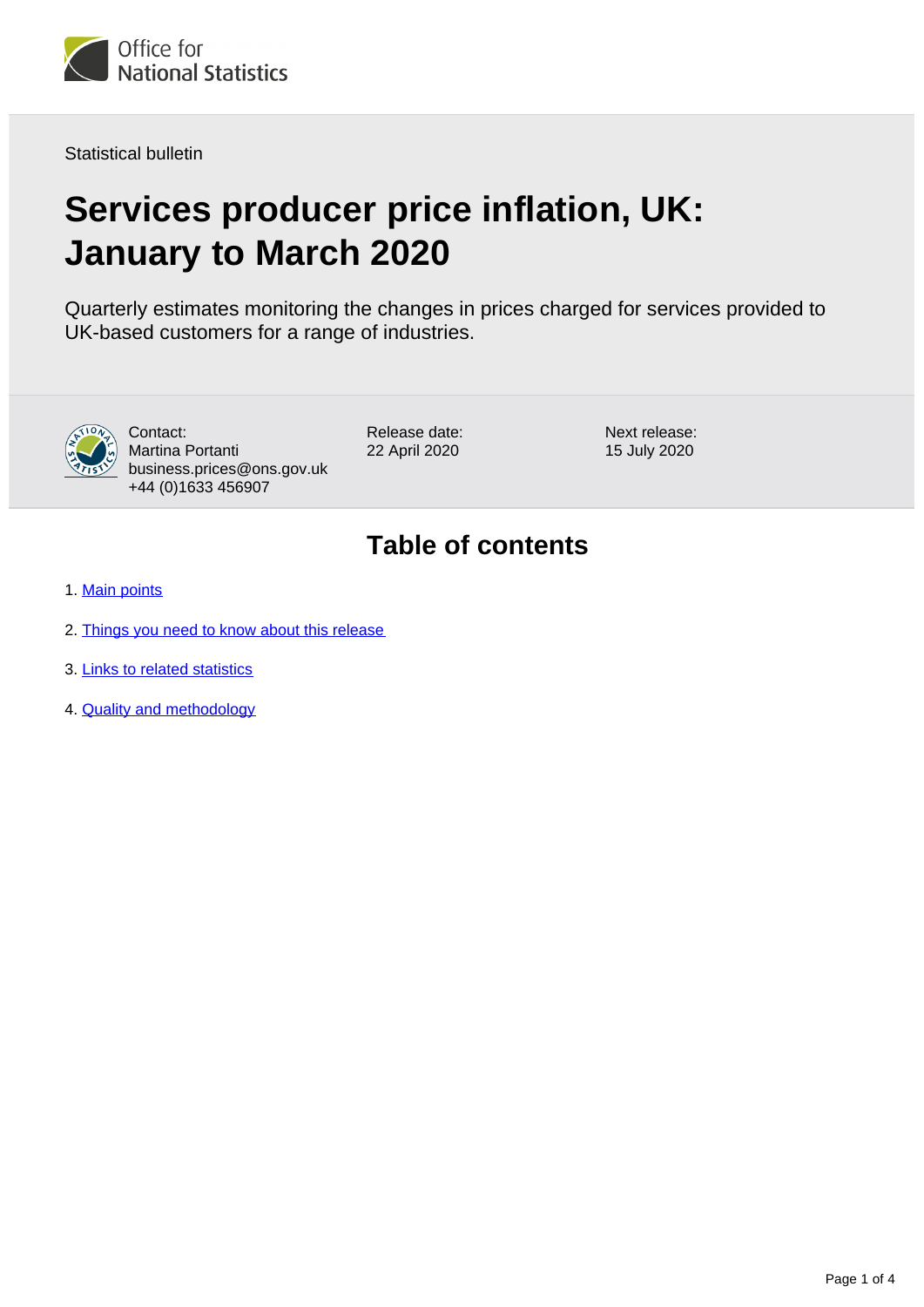# <span id="page-1-0"></span>**1 . Main points**

- The annual rate of growth for the Services Producer Price Index (SPPI) was 1.7% in Quarter 1 (Jan to Mar) 2020, up from 1.4% in Quarter 4 (Oct to Dec) 2019.
- The quarterly rate of growth for the SPPI was 0.7% in Quarter 1 2020, up from 0.4% in Quarter 4 2019.
- Professional, scientific and technical activities provided the largest upward contribution to both the annual and quarterly rate.

### <span id="page-1-1"></span>**2 . Things you need to know about this release**

#### **Coronavirus (COVID-19)**

During the coronavirus (COVID-19) pandemic, we are working to ensure that we continue to publish the Services Producer Price Index (SPPI).

The price collection for this quarter's publication has been largely unaffected. However, we have streamlined our bulletin so that we can focus on coronavirus-related analysis to support decision-making across the UK. For this reason, this quarter's SPPI bulletin does not include its regular detailed analysis; the SPPI [datasets](https://www.ons.gov.uk/economy/inflationandpriceindices/bulletins/servicesproducerpriceindices/januarytomarch2020/relateddata) continue instead to be published as usual.

As this situation evolves, we are developing a contingency plan to meet potential scenarios depending on the amount of data that are able to be collected both through our in-house surveys and by our external data suppliers to ensure we are still able to produce the SPPI over the coming months. These include considering incorporating fewer prices into the indices, using the previous month's movements to construct the latest estimates and reducing the level of detail published. Users will be informed of any changes to how the SPPI is constructed.

#### **Methodology changes**

The Office for National Statistics (ONS) will be implementing important methodological improvements to the Producer Price Index (PPI) and SPPI by summer 2020. These include moving from fixed-base weights to annual chain-linking, which will improve the accuracy of these statistics; and aligning SPPI to the [international Statistical](https://ec.europa.eu/eurostat/statistics-explained/index.php/Glossary:Statistical_classification_of_products_by_activity_(CPA))  [Classification of Products by Activity \(CPA\)](https://ec.europa.eu/eurostat/statistics-explained/index.php/Glossary:Statistical_classification_of_products_by_activity_(CPA)).

We will pre-announce the exact date when these changes will be implemented over the coming few months in order to give users as much notice as possible. Detailed technical information, including impact analysis, will be made available in advance of this change.

#### **About the SPPI**

The SPPI provides a measure of inflation for the UK services sector. It is constructed from a statutory quarterly survey, which measures changes in the price of services provided to UK-based customers for a range of industries. Individual SPPIs are available, which provide information on price change for a selection of services industries. These individual price indices are also aggregated together to create a services industry SPPI with limited coverage (it does not provide full coverage of the "services sector").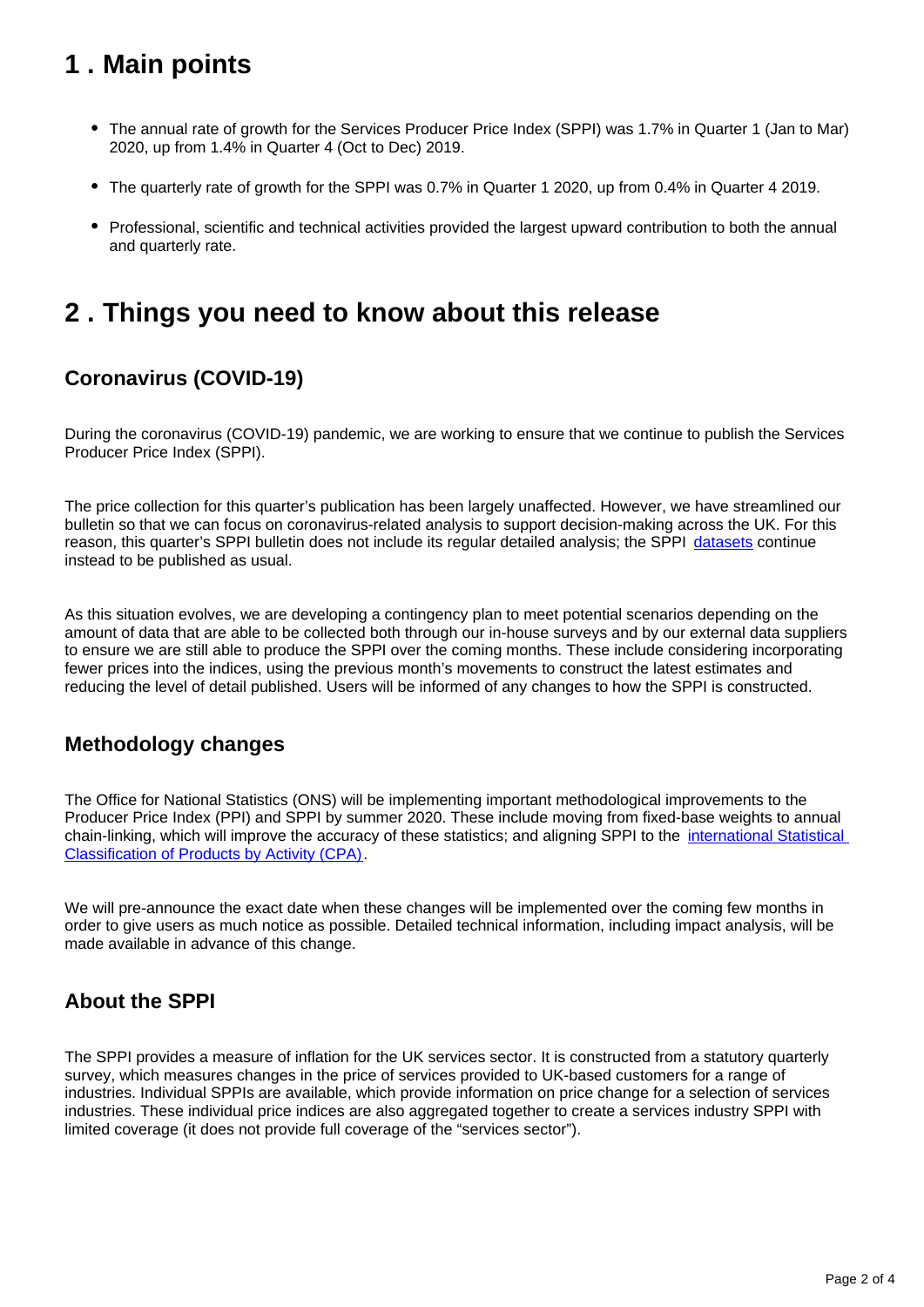The services sector is estimated to account for around 80% of the UK economy based on its weight in gross domestic product (GDP). We do not produce an index for every industry in the services sector and so the SPPI is a partial, best estimate of the overall inflation to UK businesses in the services sector. The SPPIs presented in this statistical bulletin are estimated to represent 59% of the total services sector at industry level. The SPPI's coverage of the services sector at Standard Industrial Classification (SIC) class, division and section level is available in the [SPPI user guidance and methodology article](https://www.ons.gov.uk/economy/inflationandpriceindices/methodologies/servicesproducerpriceindexsppiuserguidanceandmethodology).

As resources allow, we will continue to review the existing indices and expand coverage through developing indices for new industries. As such, the SPPI will change composition from time to time but will always remain our best estimate of inflation in the UK services sector. You should consider that coverage may change over time when deciding which indices best meet your needs.

The figures presented in this statistical bulletin are considered provisional for the latest two quarters and may be revised as late data are received.

All figures presented in this statistical bulletin are calculated on a gross sector basis unless otherwise stated and all index numbers exclude Value Added Tax (VAT). None of the indices presented in this bulletin are seasonally adjusted.

Every five years, SPPIs are rebased and their weights updated to reflect changes in industry.

### <span id="page-2-0"></span>**3 . Links to related statistics**

In addition to the data included within this statistical bulletin, the following detailed datasets are available.

Details of when the annual and monthly inflation rates were previously higher than, lower than, or at the same rate as the current quarter are shown in the **Services producer price inflation (SPPI)** records.

A summary of the revisions to SPPI data is available in the [SPPI revision triangles.](https://www.ons.gov.uk/economy/inflationandpriceindices/datasets/servicesproducerpriceindexsppirevisionstriangle)

Other important measures of inflation and prices include the [Consumer Prices Index \(CPI\)](https://www.ons.gov.uk/economy/inflationandpriceindices/bulletins/consumerpriceinflation/previousReleases) and the Producer Price [Index \(PPI\)](https://www.ons.gov.uk/economy/inflationandpriceindices/bulletins/producerpriceinflation/previousReleases).

The Consumer Price Index estimates the rate at which the price of goods or services bought by households rise or fall using price indices.

The Producer Price Index measures changes in the prices of goods bought and sold by UK manufacturers, including price indices of materials and fuels purchased (input prices) and factory gate prices (output prices).

# <span id="page-2-1"></span>**4 . Quality and methodology**

More quality and methodology information on strengths, limitations, appropriate uses, and how the data were created is available in the [Services Producer Price Indices QMI](https://www.ons.gov.uk/economy/inflationandpriceindices/methodologies/servicesproducerpriceinflationqmi).

If you would like more information about the reliability of the data, the latest [SPPI standard errors](https://www.ons.gov.uk/economy/inflationandpriceindices/articles/ukservicesproducerpriceindexsppistandarderrors/2016to2017) were published on 4 December 2017. The article presents calculated standard errors for the period between Quarter 1 (Jan to Mar) 2016 and Quarter 3 (July to Sept) 2017, for both quarter-on-quarter and 12-month growth. A previous [SPPI](https://www.ons.gov.uk/releases/ukservicesproducerpriceindexsppi2012to2016)  [standard errors article](https://www.ons.gov.uk/releases/ukservicesproducerpriceindexsppi2012to2016) presents the calculated standard errors for the period Quarter 2 (Apr to June) 2012 to Quarter 1 (Jan to Mar) 2016.